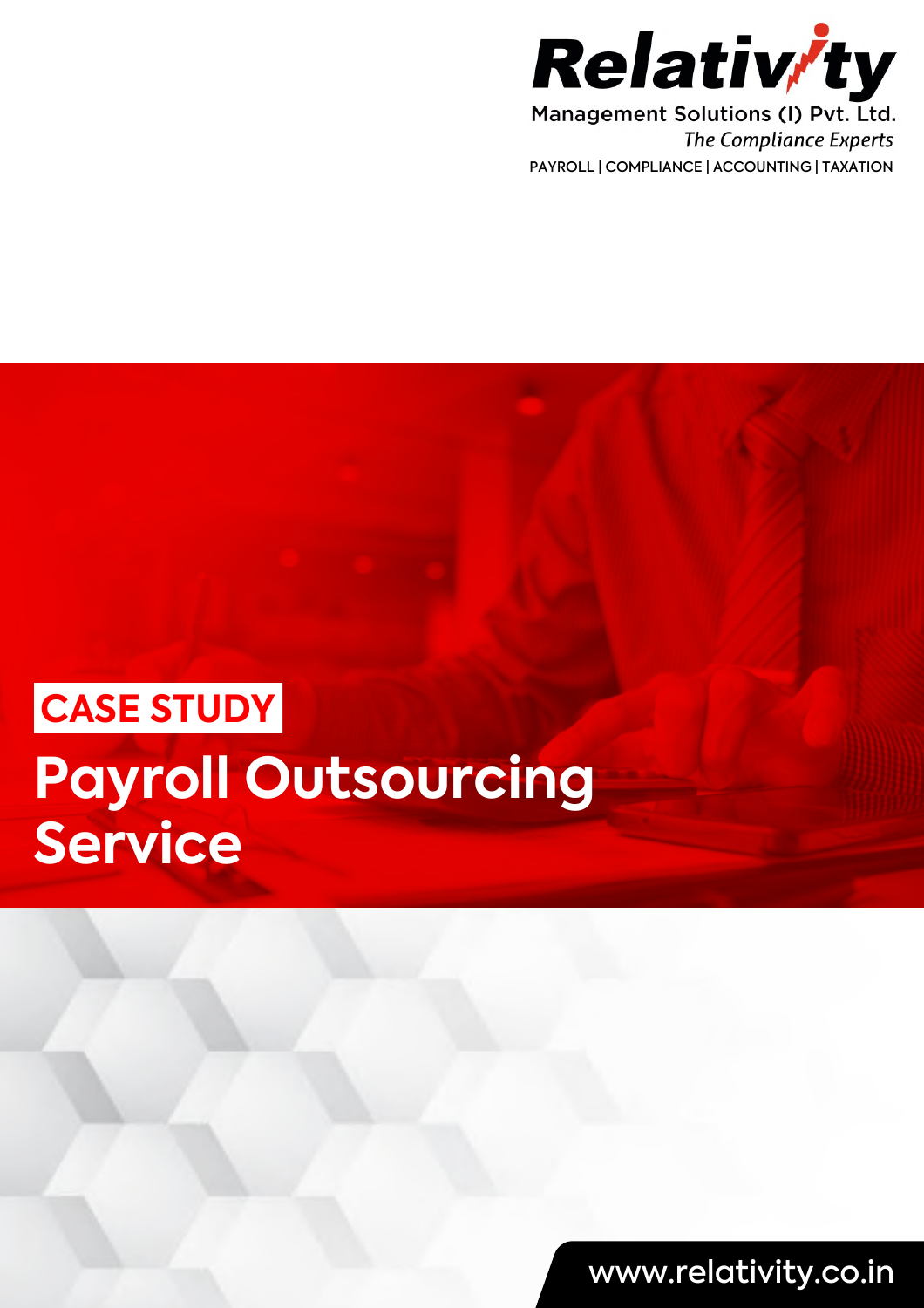



# **EXECUTIVE SUMMARY**

A BPO Company with 350 employees spread across multi location had below challenges even after they outsourced to a vendor to do their payrolls.

### Challenge #1:

Being unable to provide information to the employees hurts the Payroll efficiency

### Challenge #2:

A lot of running around for information – Lack of Knowledge and advisory on compliance

### Challenge #3:

Employees dissatisfaction leading the management to distract from the core business focus

*In a fast 3 days onboarding*  **"** *timeline, we undertook a detailed study of the company and a quick audit to identify the gaps and actual issues faced by the client, we then quickly prioritized the problems to focus. We were asked to solve a specifc need that the company had with regards to previous compliance issues, and penalties the company has to clear. We clearly understood and assisted the client for their immediate problem on compliance* **"**

Senior Payroll Analyst Relativity Team